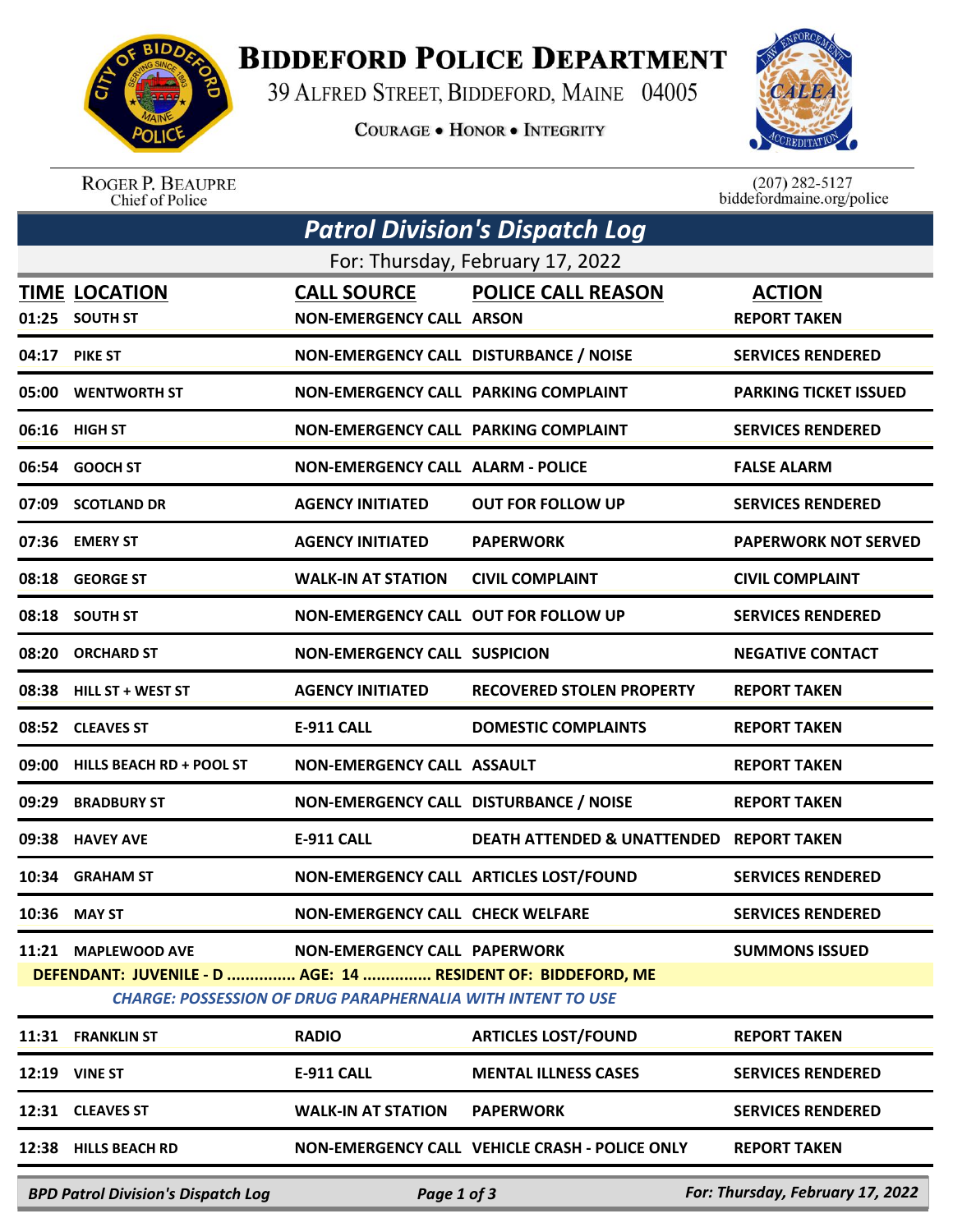|                                                                                                             | <b>TIME LOCATION</b>                    | <b>CALL SOURCE</b>                                  | <b>POLICE CALL REASON</b>                                       | <b>ACTION</b>                |  |  |  |
|-------------------------------------------------------------------------------------------------------------|-----------------------------------------|-----------------------------------------------------|-----------------------------------------------------------------|------------------------------|--|--|--|
|                                                                                                             | 12:46 ALFRED ST + MARINER WAY           | E-911 CALL                                          | <b>ASSIST: MEDICAL W/ ENGINE</b>                                | <b>SUMMONS ISSUED</b>        |  |  |  |
| DEFENDANT: ANDREW D DOBE  AGE: 28  RESIDENT OF: LACONIA, NH<br><b>CHARGE: OUI (DRUGS OR COMBO)- NO TEST</b> |                                         |                                                     |                                                                 |                              |  |  |  |
|                                                                                                             | 13:04 HILL ST                           | NON-EMERGENCY CALL OUT FOR FOLLOW UP                |                                                                 | <b>SERVICES RENDERED</b>     |  |  |  |
|                                                                                                             | 13:05 SOUTH ST                          | <b>AGENCY INITIATED</b>                             | <b>ANIMAL COMPLAINT</b>                                         | <b>SERVICES RENDERED</b>     |  |  |  |
|                                                                                                             | 13:41 CLEAVES ST                        | <b>RADIO</b>                                        | <b>PAPERWORK</b>                                                | <b>PAPERWORK NOT SERVED</b>  |  |  |  |
|                                                                                                             | 14:08 CLEAVES ST                        | <b>AGENCY INITIATED</b>                             | <b>DOMESTIC COMPLAINTS</b>                                      | <b>REPORT TAKEN</b>          |  |  |  |
|                                                                                                             | 14:14 ALFRED ST                         | <b>AGENCY INITIATED</b>                             | <b>OUT FOR FOLLOW UP</b>                                        | <b>SERVICES RENDERED</b>     |  |  |  |
|                                                                                                             | 14:23 ELM ST                            | NON-EMERGENCY CALL ROAD HAZARD                      |                                                                 | <b>SERVICES RENDERED</b>     |  |  |  |
|                                                                                                             | 14:35 PIERSONS LN                       | <b>OTHER</b>                                        | <b>FUGITIVE FROM JUSTICE</b>                                    | <b>ARREST(S) MADE</b>        |  |  |  |
|                                                                                                             |                                         |                                                     | DEFENDANT: KYLE LEE WILSON  AGE: 28  RESIDENT OF: BIDDEFORD, ME |                              |  |  |  |
|                                                                                                             | <b>CHARGE: FUGITIVE FROM JUSTICE</b>    |                                                     |                                                                 |                              |  |  |  |
|                                                                                                             | 14:56 ALFRED ST                         | <b>E-911 CALL</b>                                   | <b>ASSAULT</b>                                                  | <b>REPORT TAKEN</b>          |  |  |  |
|                                                                                                             | 15:00 ELM ST                            | NON-EMERGENCY CALL VIN VERIFICATION                 |                                                                 | <b>SERVICES RENDERED</b>     |  |  |  |
| 15:07                                                                                                       | <b>SOUTH ST</b>                         | NON-EMERGENCY CALL TRESPASSING                      |                                                                 | <b>FIELD INTERVIEW</b>       |  |  |  |
|                                                                                                             | 15:12 MEDICAL CENTER DR                 | NON-EMERGENCY CALL OUT FOR FOLLOW UP                |                                                                 | <b>SERVICES RENDERED</b>     |  |  |  |
|                                                                                                             | 15:14 ALFRED ST + CLARK ST              | <b>AGENCY INITIATED</b>                             | <b>TRAFFIC ENFORCEMENT</b>                                      | <b>WARNING ISSUED</b>        |  |  |  |
|                                                                                                             | 34 YEAR-OLD OPERATOR FROM BIDDEFORD, ME | <b>TRAFFIC WARNING: FAILURE TO REGISTER VEHICLE</b> |                                                                 |                              |  |  |  |
|                                                                                                             | 15:18 RAYMOND ST                        | <b>WALK-IN AT STATION</b>                           | <b>ESCORTS / RELAYS</b>                                         | <b>SERVICES RENDERED</b>     |  |  |  |
| 16:03                                                                                                       | <b>BIDDEFORD GATEWAY CTR</b>            | <b>NON-EMERGENCY CALL TRESPASSING</b>               |                                                                 | <b>PAPERWORK SERVED</b>      |  |  |  |
|                                                                                                             | 16:13 GUINEA RD                         | <b>E-911 CALL</b>                                   | <b>ASSIST: MEDICAL W/ ENGINE</b>                                | <b>TRANSPORT TO HOSPITAL</b> |  |  |  |
|                                                                                                             | 16:56 MAY ST + COLONIAL DR              | <b>E-911 CALL</b>                                   | <b>BOLO</b>                                                     | <b>UNFOUNDED</b>             |  |  |  |
|                                                                                                             | 16:59 UNION ST                          | <b>NON-EMERGENCY CALL SUSPICION</b>                 |                                                                 | <b>SERVICES RENDERED</b>     |  |  |  |
|                                                                                                             | <b>17:18 MAIN ST</b>                    | <b>AGENCY INITIATED</b>                             | <b>PAPERWORK</b>                                                | <b>PAPERWORK SERVED</b>      |  |  |  |
|                                                                                                             | 17:22 ALFRED ST                         | <b>WALK-IN AT STATION</b>                           | <b>FRAUD / SCAM</b>                                             | <b>CALL TRANSFERRED</b>      |  |  |  |
|                                                                                                             | 17:24 CROSS ST                          | NON-EMERGENCY CALL PARKING COMPLAINT                |                                                                 | <b>SERVICES RENDERED</b>     |  |  |  |
|                                                                                                             | <b>18:08 MAIN ST</b>                    | <b>E-911 CALL</b>                                   | 911 MISUSE                                                      | <b>NEGATIVE CONTACT</b>      |  |  |  |
|                                                                                                             | 18:17 ALFRED ST + MAINE TPKE            | <b>E-911 CALL</b>                                   | <b>CHECK WELFARE</b>                                            | <b>REFERRED OTHER AGENCY</b> |  |  |  |
|                                                                                                             | 18:35 LAYMAN WAY, ALFRED, ME            | <b>OTHER</b>                                        | PROTECTION FROM ABUSE SERVICE PAPERWORK SERVED                  |                              |  |  |  |
|                                                                                                             | 18:36 BIDDEFORD GATEWAY CTR             | <b>AGENCY INITIATED</b>                             | <b>OUT FOR FOLLOW UP</b>                                        | <b>SERVICES RENDERED</b>     |  |  |  |